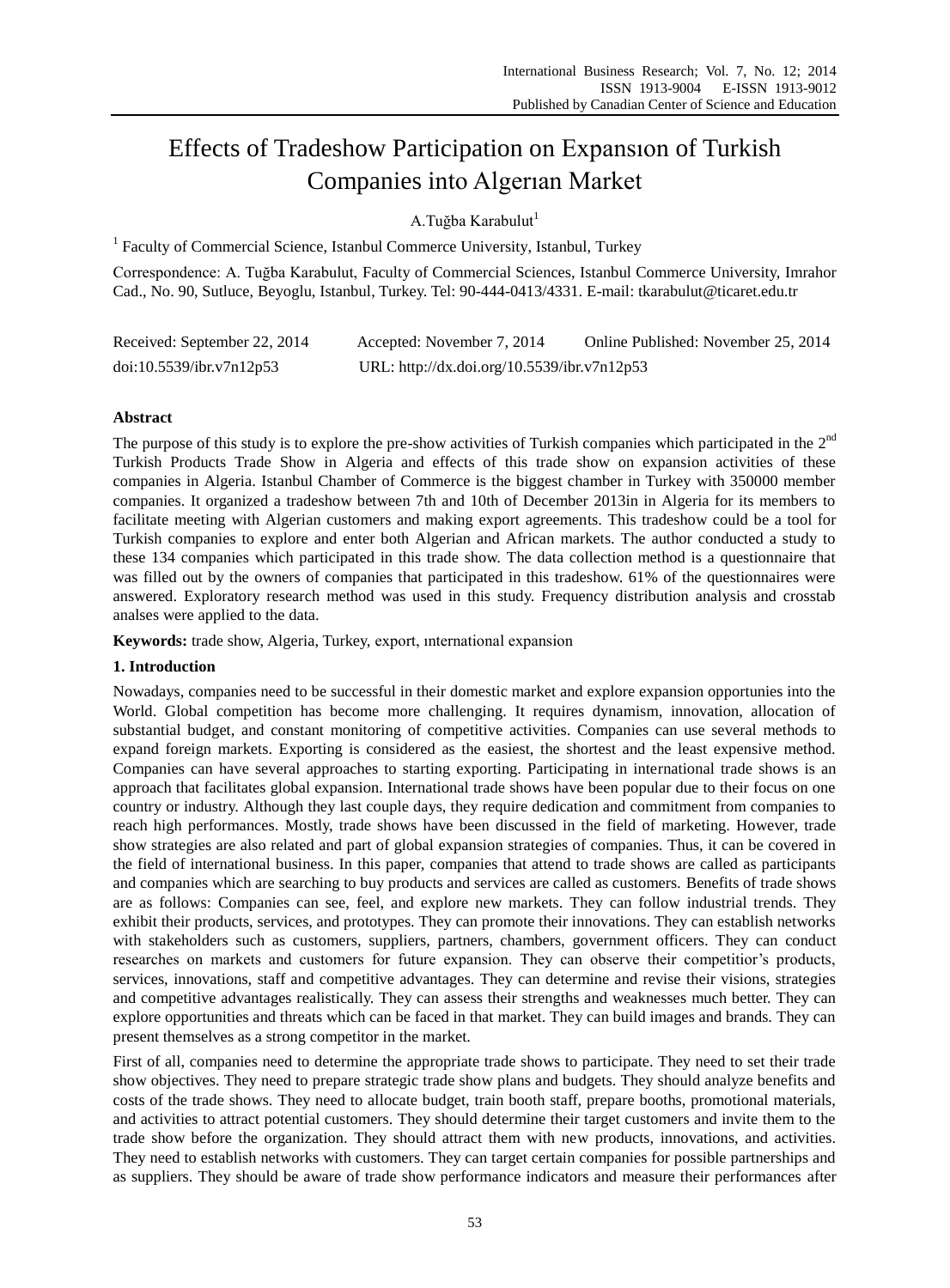trade shows. They should do follow up activities, conduct customer visits after trade shows to have stronger ties with target customers, partners, and suppliers. They should also participate trade shows constantly. Some markets may require long term efforts to establish networks, gain customers and receive sales orders.

Companies that attend international trade shows can be supported by incentives of governments, chambers and other organizations. Thus, they may need lower budgets and have guidance to explore new markets. Istanbul Chamber of Commerce (ICC) is the biggest chamber in Turkey with 350000 members. It is providing guidance and incentives for its members to expand abroad and start exporting. It organizes several international trade shows to lead its members to explore emerging and potential markets, and establish networks with potential customers, partners, and suppliers in these markets. It organized an international trade show in Algeria to encourage its members to expand in this market between 7th and 10th of December 2013 second time. Algeria has the biggest port in Africa to provide international trade opportunities for Turkish companies in this continent. Turkish and Algerian governments decided to increase international trade between their countries. The purpose of this study is to explore the pre-show activities of Turkish companies which participated in the  $2<sup>nd</sup>$  Turkish Products Trade Show in Algeria and effects of this trade show on expansion activities of these participating companies in Algeria.

#### **2. The Concept of Trade Show**

Domestic and global competitions lead companies to gain and maintain competitive advantages both in their domestic markets and global markets. They need to conduct SWOT analysis and have the opportunities to expand abroad. Exporting is a short, low cost, low risk-taking and low commitment making requiring method for global expansion. Companies can use several approaches to finding customers, make export agreements with them, and initiate export activities. Participating in an international trade show is relatively cheap, fast, and focused activity which offers opportunities to discover foreign markets, learn about their customers, and trigger exporting.

According to TOBB (2007), a trade show is an activity which has a specific name, type, scope, organizer, date, duration, location to support benefits of a society and a certain industry. It leads companies to exhibit their products and services, demonstrate and transfer technological improvements, knowledge and innovation; develop and improve network and trade relationships with visitors to form strategic alliances, expand market share, and exchange information (Aycı, 2011). Black (1986) explains that a trade show is a tool for suppliers in a certain industry to show their products and services (Chiou *et al.*, 2007). Kotler (2000) defined a trade show as a mean of promoting sales (Chu & Chiu, 2013).

Alkibay and Songür (2002) believe that a trade show is a substantial tool to enhance export potentials of countries. Companies can globalize and compete in international markets by attending trade shows. Arzt (2006) adds that companies which attend trade shows can internationalize faster and stand lower costs than companies which do not attend (Aycı, 2011). Bello and Barksdale (1986) state that trade show participation leads companies exporting and gaining global business view cost efficiently (Chiou *et al.,* 2007). Shi and Smith (2012) believe that international trade shows are cost-efficient and quick way to increase exports and gather valuable market information to enter international markets.

Company level international trade show participation literature reveals that the incremental effect on exports is codified by managerial factors and international trade show participation in developed countries. According to UFI Statistics (2011), 12,500 trade shows were conducted between 2006–2008 in the world. Although, the number of exhibitions decreased by 16% in 2009, the half of this decrease was recouped in 2010. Reid (1980) believes that participating trade show included in export promotion programs is the most effective way to learn other countries" trade laws and facilities. Pfeiffer, Burgemeister, Hibbert, and Spence (1998) highlighted that trade shows" impact on exports and their use as an export promotion tool was examined in terms of company level effectiveness. Lee and Yang (1990) reveal that there is a positive relationship between the number of export markets and sales volume of exports. Wilkinson and Brouthers (2000) showed that there was a positive relationship between international trade show participation and exports in US. They (2000) found a positive correlation between times of trade show participation in the same country and aggregate state export (Li & Shrestha, 2013).

Kalafsky and Gress (2013) tried to figure out how machine tool producers in Korea utilise a global trade show in Seoul to minimize difficulties of global customers. Their trade show activity geared towards innovation. They found out that the amount of importance placed on trade show attendance as part of a company"s internationalization strategies was related to growth of exports. They added that companies that participate in trade shows as part of their innovation process had higher rates of export intensity. According to Seringhaus and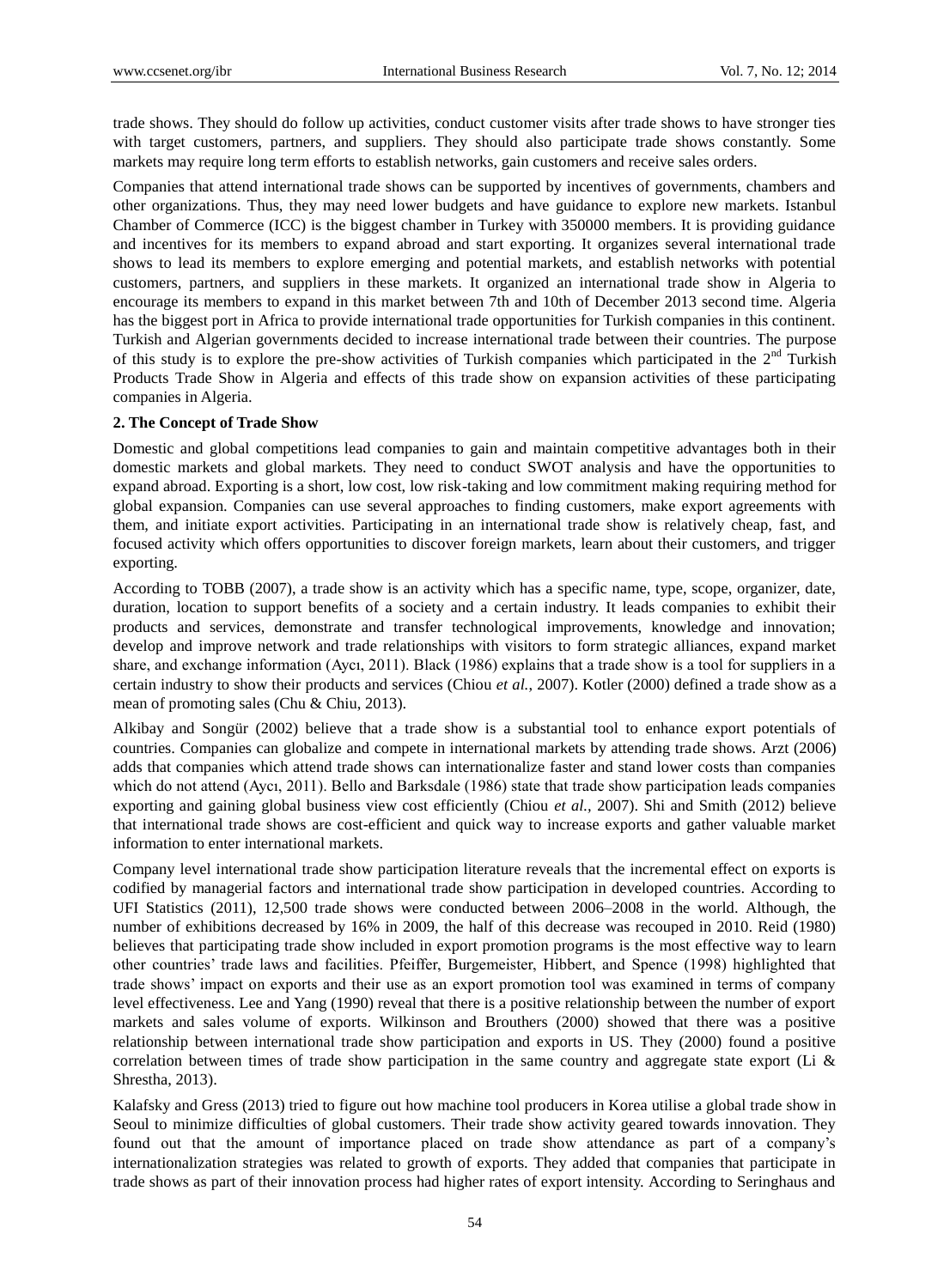Rosson (1994) participation in global trade shows, is a barometer of a company"s degree of investment in international activities and a major part of its internationalization strategies. Dicken (2011) added that exporting was the first step of the company's internationalization activities (Kalafsky & Gress, 2013).

Several researches have been conducted related to trade shows in the field of business administration to investigate their importance as sales and marketing instruments to develop images, establish brands, and attract customers (Strothmann, 1992; Meffert, 1993; Backhaus & Zydorek, 1997) (Bathelt & Schuldt, 2010).

Borghini et al. (2006) believe that trade shows have been considered as temporary marketplaces where industrial participants invest in exhibitions and presentations to interact with customers and visitors by management academicians. Studies about temporary clusters revealed that trade shows provided both vertical opportunities for learning and interaction along the value chain and horizontal opportunities among competitors (Rinallo & Golfetto, 2011).

Maskell et al., (2004, 2006) claim that international trade shows foster to maintain networks with international customers and suppliers (Prüser, 1997, 2003), to identify and select regional and national partners, and develop new "trans-local pipelines" (Borghini et al., 2004; Owen-Smith & Powell, 2004; Bathelt et al., 2004; Bathelt, 2005) (Bathelt & Schuldt, 2008). Maskell et al. (2004, 2006) believe that international trade shows define temporary presentation spaces and interaction between suppliers, producers, and customers of a particular technology or value chain. Vertical interaction with suppliers and customers draws upon information exchange about market trends, experience and new product requirements (Bathelt & Schuldt, 2008). Competitor companies participate in trade shows. This horizontal dimension facilitates opportunities for companies to observe and compare their products and strategies with those of their competitors (Porter, 1990, 1998; Dahl & Pedersen, 2003; Maskell & Lorenzen, 2004). Thus, companies can make investment and innovation decisions. Trade shows that are rich arena for learning provide rich ecology of information and knowledge flows (Bathelt & Schuldt, 2008).

Outland, Johnston and Wilson (2012) believe that participants can utilize trade show information to realize tangible benefits such as gaining new customers, increasing sales from current customers, purchasing new products, services, technical training, and enhancing customer support; and intangible benefits such as improving strategic planning, improving policy development, developing new products, and improving corporate image.

Several researchers have found out that the average cost of face-to-face contacts with current and prospective customers at trade shows is lower than the cost of a personal sales visit (Bellizzi & Lipps, 1984; Bello, 1992; Bello & Ritu, 1993). O"Hara, Palumbo and Herbig (1993) add that participating in trade shows require low costs to enter new markets for companies. Tanner (2002) found out that participating in trade shows was an opportunity for SMEs to compete with large companies. Browing and Adams (1998) stated that trade shows were means of sales promotion for SMEs and export-oriented companies (Chu & Chiu, 2013). Aycı (2011) conducted a research on SMEs which used government incentives to participate in trade shows in foreign countries. Figure 1 shows the model of Neven and Kanitz (2008) which summarized benefits of trade show participation to companies:



Figure 1. Model of Neven and Kanitz for role of trade show in marketing mix

This figure is adapted from Ali Aycı (2011). Pazarlama Karması Açısından Yurtdışı Fuarlar: KOSGEB Yurtdışı Fuar Desteklerinden Faydalanan Kobi"lere Yönelik Bir Araştırma. *Gazi Üniversitesi İktisadi ve İdari Bilimler Fakültesi Dergisi, 13*(3), 1639.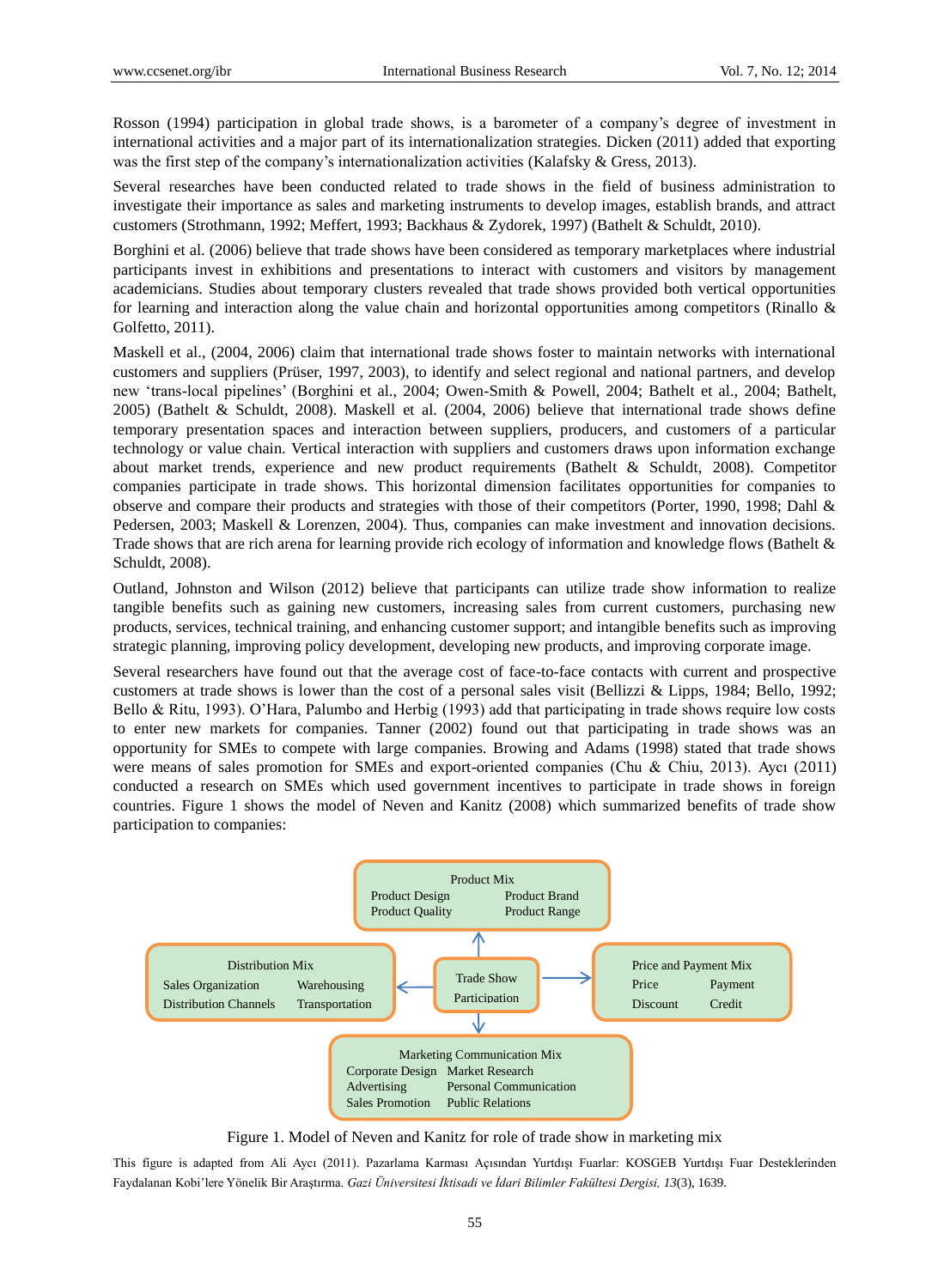# **3. Typologies of Trade Shows**

There are different types of trade shows which compile different companies from the same industry or different industries, and from the same country or different countries. The most important factor for trade show performance is choosing the most appropriate trade show for the company"s global expansion goals.

Wen and Duan (2008) state that trade shows can be organized by chambers of commerce, governments, industry associations, and exhibition companies. Trade shows are classified as follows:

- By origin of participants: international, national, regional, and local trade shows.
- By range of products offered: universal/general, special interest, and industry-specific trade shows (Gopalakrishna & Williams, 1992).
- By audience: business-to-business (B2B) and business-to-customer (B2C) shows. Trade shows are classified as "trade only" and "public" (Chu & Chiu, 2013).

Vertical trade shows and horizontal trade shows are two types of trade shows (Gopalakrishna & Williams, 1992; Rice, 1992). A vertical trade show is a platform for a single or related industry for special customers whereas a horizontal trade show is a platform for many industries and product categories. Participating in an international trade show is more expensive and requires more efforts for companies than participating in a domestic tradeshow (Chiou et al., 2007).

Participating companies can be domestic and international manufacturers, foreign traders, and trading agents. They may use different strategies for sales promotion (Wen & Duan, 2008; Gopalakrishna, Lilien, Williams & Sequeira, 1995; Herbig, Palumbo & O"Hara, 1996) (Chu & Chiu, 2013).

The 2nd Turkish Products Trade Show held in Algeria was an international horizontal general B2B trade show for various Turkish products from different sectors. Turkish companies stand more costs and made more efforts to participate in this trade show than another tradeshow that was organized in Turkey.

# **4. Trade Show Objectives of Participating Companies**

Companies need to have trade show participation objectives to succeed at trade shows. Some of them focus on selling and another focus on non-selling trade show objectives.

Companies that determine their objectives and measure attainment levels of these objectives, usually, succeed. First of all, companies should determine their target visitors and their trade show strategies before trade shows. They need to select trade shows to participate in based on their sales and marketing objectives, importance of the trade show in the industry, appropriateness of the industry to the company, competitors participation in the trade show, demographic characteristics of visitors, and experience of the organizer. Companies need to highlight new products, services, and employees at trade shows by providing promotional materials. They need to give training to their employees who will work at booths during trade shows to lead customers to objectives of companies to increase their success. Companies need to attract visitors to their booths by considering them as potential customers. They need to provide service to attracted potential customers even if they are comparing products and services of companies with competitors'. Companies also need to follow competitors' products, services, booths and sales and promotional activities (Dallmeyer, 2005). The participation objectives of companies to trade shows should be determined in the beginning. Their objectives can be reaching their sales targets, collecting sales orders, promoting new products and services, training employees, gathering information from customers to develop new products and services (Aycı, 2011).

Objective-setting is an important antecedent to satisfactory trade show performance (Cavanaugh, 1976; Hatch, 1981; Bellizzi & Lipps, 1984; Gopalakrishina & Lilien, 1995). Bonoma (1983) categorized trade show objectives as selling and nonselling. Companies that participate in international tradeshows may have nonselling objectives (Sharland & Balogh, 1996) (Fu et al., 2007).

Trade show participants might have selling and non-selling objectives such as gathering market information, receiving customer feedback, identifying prospective customers, learning about competitors and products to be exhibited, taking orders, and selling products (Bonoma, 1983; Jackson, Keith & Burdick, 1987; Sharland & Balogh, 1996; Yao, 2007; Wen & Duan, 2008). Yao (2007) distinguished trade show goals of participating companies: (1) non-sales goals such as building brand/image, maintaining contact with current and new customers, improving corporate image, and gathering information about competitors; (2) sales goals such as making direct sales and finding local sales representatives. According to studies, non-sales objectives in trade shows such as maintaining public and customer relations, and building image and brand can affect purchasing decisions of customers in the long-run. Sales can increase in a longer period after the trade show. Tanner and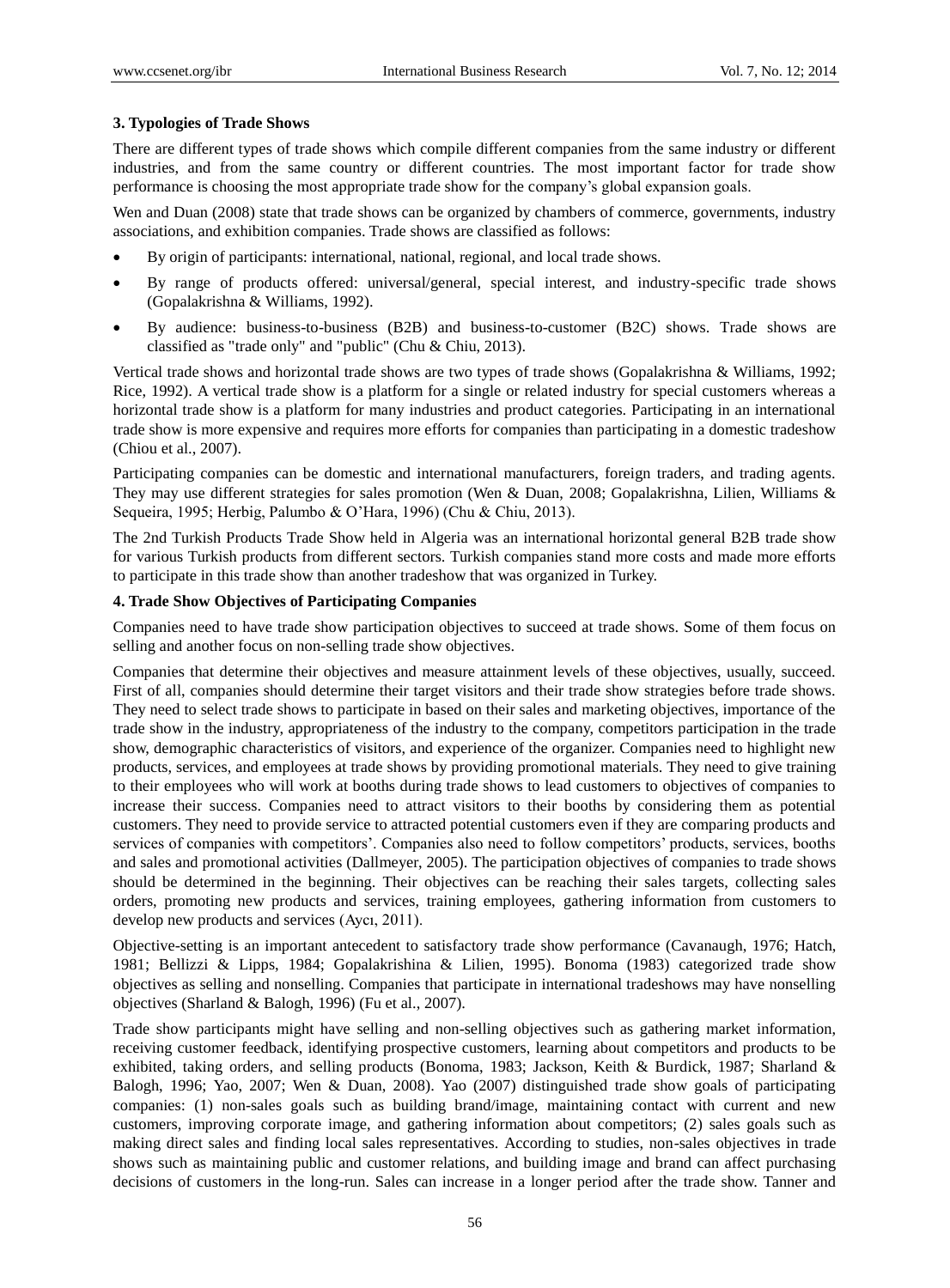Chonko (1995) revealed that promoting sales were the first objective of participants. They (1995) revealed that the main objectives of trade show exhibitors were selling, generating new businesses, initiating new relations, servicing former relations, brushing up on sectoral contacts, and sizing up the competition (Chu & Chiu, 2013).

Trade shows have selling roles (introducing new products, solving problems of customers, making sales during the show, and testing new products) and non-selling roles (screening market opportunities, monitoring competitors, providing customer services, improving social relations, and building company and brand image) (Bonoma, 1983; Everett, 1989; Kerin & Cron, 1987; Schafer, 1987; Rice, 1992). Bello and Barksdale (1986) believe that companies that have budget constraints can explore foreign markets, find customers, distributors, and partners via trade shows (Chiou et al., 2007).

International trade shows are forums to build trustable and social relations between participants and potential customers. It is also important for participants to invite stakeholders to the trade show to develop and improve relations. It is an opportunity for companies to be and stay innovative. According to Cavanaugh (1976) and Rice (1992), companies can have chances to initiate sales person and customer relation, provide collateral support material, focus on products and services, and demonstrate them. Rice and Almossawi (2002) revealed that image enhancement, sales prospects identification, introduction of new products, conducting customer meetings were the most important objectives of trade show participants. Nelson (1991) found that main objectives of trade show participants were new customer contact initiation, new product launch, existing customer relation enhancement, and company mission promotion (Chiou et al., 2007).

There are several studies which focus on goals of trade shows: transactional goals such as generation of sales-lead and supplier selection (Gopalakrishna & Williams, 1992; Gopalakrishna & Lilien, 1994, 1995; Dekimpe et al., 1997) and non-transactional goals such as gathering intelligence and generation of awareness (Borghini et al., 2006; Blythe, 2000; Sharland & Balogh, 1996; Shoham, 1999). Hansen (1999) believes tradeshow performance has outcome based dimension which includes the sales related activities and a behavior based dimension which includes non-sales related activities such as information gathering activities, image building activities, motivation activities, and relationship building activities (Wu et al., 2008).

According to a study, main objectives of companies to participate in trade shows are gaining new customers and increasing awareness (Neven & Kanitz, 2008). Companies that have consistent trade show objectives and target market strategies can use trade shows efficiently. According to a study, 71% of companies that attend trade shows do not determine their objectives and strategies (Stevens, 2005) (Aycı, 2011).

Both participants and customers are affected from the degree of technological innovativeness. When the technology lifecycle is short, participants and customers need to follow the latest developments in the core and adjacent industries (Zook & Allen, 2001) (Wu et al., 2008). Participants make big investments (Bonoma, 1983) to bring their innovations, prototypes, and expert employees to trade shows to prove their competencies to current and potential customers (Golfetto & Mazursky, 2004; Golfetto & Gibbert, 2006; Zerbini, Golfetto, & Gibbert, 2007) (Rinallo & Golfetto, 2011).

Wu et all. (2008) analyzed objectives of trade show participants and combined these objectives to formation and diversity of trade shows. They tried to summarize objectives of trade show participants as follows: Number of leads, quality of leads, introducing new products, meeting current customers, selling at the show, generating awareness for specific products, delivering a specific message, improving company awareness/image enhancing corporate morale, identifying new prospects, market testing for new products, and gathering competitive information. They categorized objectives of customers at trade shows as follows: Seeing new products/developments, fact finding for future purchases, purchasing, attending seminars/association meetings, seeing specific company(s)/product(s), finding products to represent, solving a problem, networking with peers, and obtaining technical or product specifications. They found out that higher selling and buying propensity is linked to more vertical shows. They added that higher breadth of product interests is linked to more horizontal shows. They revealed that a highly innovative industry is often linked to more horizontal shows.

Companies need to calculate trade show participation costs, analyze benefits, and costs of trade show participation after they determine their trade show objectives and select the trade shows to participate. Small companies may need to stand high costs to have long term benefits (Herbig, O"hara & Palumbo, 1997). If small companies do not want to stand high participation costs, their trade show success can decline. Companies need to announce their participation to potential customers 4-6 weeks before the trade shows. They need to invite potential customers by giving information about what they are going to exhibit at a trade show and to send the exhibition hall map by marking their booth location. Participating in international trade shows improves company image (Çağlar & Özcömert, 2002). Kessler (2010) highlights that companies can motivate their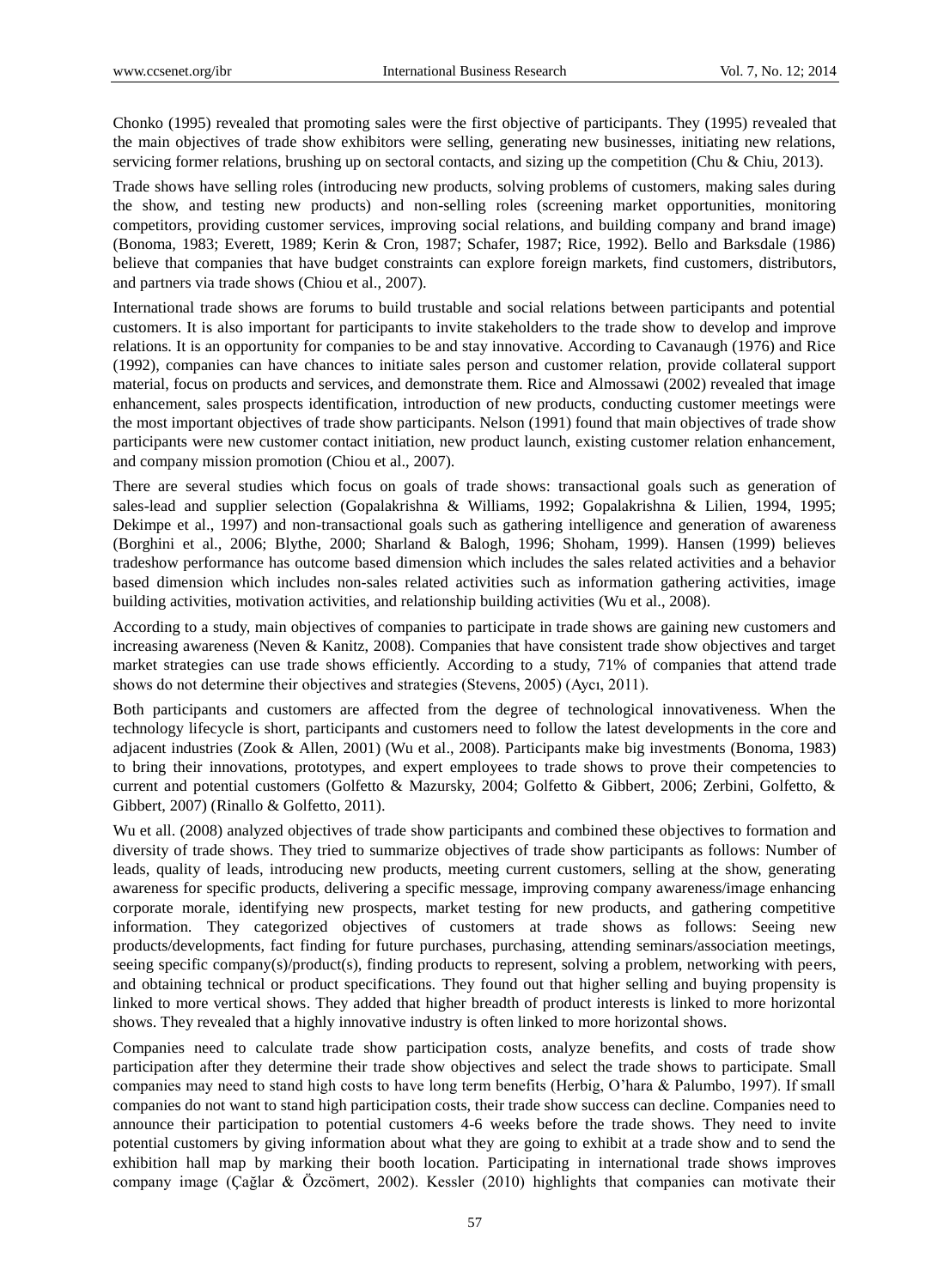employees, improve team performance, select the most appropriate trade shows, see results of their investment, and arrange the appropriate marketing mix by measuring trade show marketing results (Aycı, 2011).

## **5. Trade Show Strategies**

Trades show preparation is an essential step for the successful attempts of companies during and after tradeshows. Companies need to be proactive and be prepared for tradeshows. They need to invite potential customers before trade shows and attract potential visitors to their booths by considering them as potential customers during trade shows. They need to establish networks with stakeholders at trade shows and maintain these ties after trade shows. They should get sales orders by follow-up customer visits, communication techniques and online activities.

According to a study, 50% of visitors come to trade shows for the first time. Participating companies conduct marketing plans for trade shows, determine their target markets, cluster visitors in different segments, and select segments according to their strategic goals. They define their target markets based on these market segments. This segmentation helps companies to use their budgets efficiently for their target markets. They need to figure out the percentage of their target market in all visitors and then find out percentage of interested visitors in this target market (Berné & Garc á-Uceda, 2007).

Properly planned trade shows can be an integral part of companies" marketing communications program. Companies can convey desired messages to potential customers through graphic displays, train their staff for booth activities, demonstrate their products and services, and provide brochures and support materials (Cavanaugh, 1976; Konikow, 1983). The cost of customer contact is lower than average cost of sales call. Thus, companies can decrease their costs by attending trade shows (Browning & Adams, 1988) (Fu *et al.,* 2007). Fu *et al.* (2007) added that trade show selection which was a crucial pre-show participation sub-process is poorly treated. They designed a framework based on Tanner"s framework (2000) to show an ideal process of effective trade show participation. Rich (1985) believed that appropriate selection of horizontal (show including many industries and professions) or vertical (show focusing on one industry or profession) show was the determinant of participation effectiveness (Fu et al., 2007).

Several studies divided trade show strategies into the following stages: before, during, and after the trade show. Determining objective before trade shows (Kerin & Cron, 1987; Gadar & O'Connor, 2001; Tanner, 2002; Lee & Kim, 2008), selecting appropriate location and booth size, and determining display materials (Li, 2006; Lee & Kim, 2008; Kerin & Cron, 1987) are key factors in a trade show performance (Chu & Chiu, 2013). Customers, usually, give trial orders during trade shows. Main sales are finalized after follow-up actions. Participating companies should consider how to attract potential and current customers at a trade show. Promotions can ease purchasing decisions of potential customers (Chu & Chiu, 2013). Chu and Chiu (2013) tried to find out trade show strategies which improve participants" performance. They highlighted the trade show strategy classifications namely before, at and after the show. They found out that "follow-up after the exhibition" was the most important factor from the customer"s perspective. On the other hand, "Active invitation before the exhibition" was the next most important factor to attract potential customers to the trade show. They added that the most important at-show strategy was staff knowledge of the product and trade details.

Interesting in different product categories can be called breadth of product interests. Vertically integrated industries will have lower breadth of product interests while highly integrated industries will have higher breadth of product interest (Williams et al., 1993). Participant companies may need to stand space rental, booth setup, and entertainment costs at trade shows. When participants exhibit more products, they need more space. Thus, they will stand more costs at trade shows. If participant and customer companies have a large breadth of product interests, they can attend to a horizontal show instead of a vertical show (Wu et al., 2008).

Larger companies can have bigger budgets and choose more employees to work for trade shows (Kerin & Cron, 1987). Companies can determine their tradeshow strategy based on the ratio of first time and international customers. When companies face first-time buyers, they focus on information exchange. On the other hand, when they meet with their existing customers, they may focus on trust, relationship building and enhane (Tanner, 2002). When most customers are international customers, participants can develop personal relationships and trust with them (Chiou et al., 2007). Table 1 has summarized trade show strategies.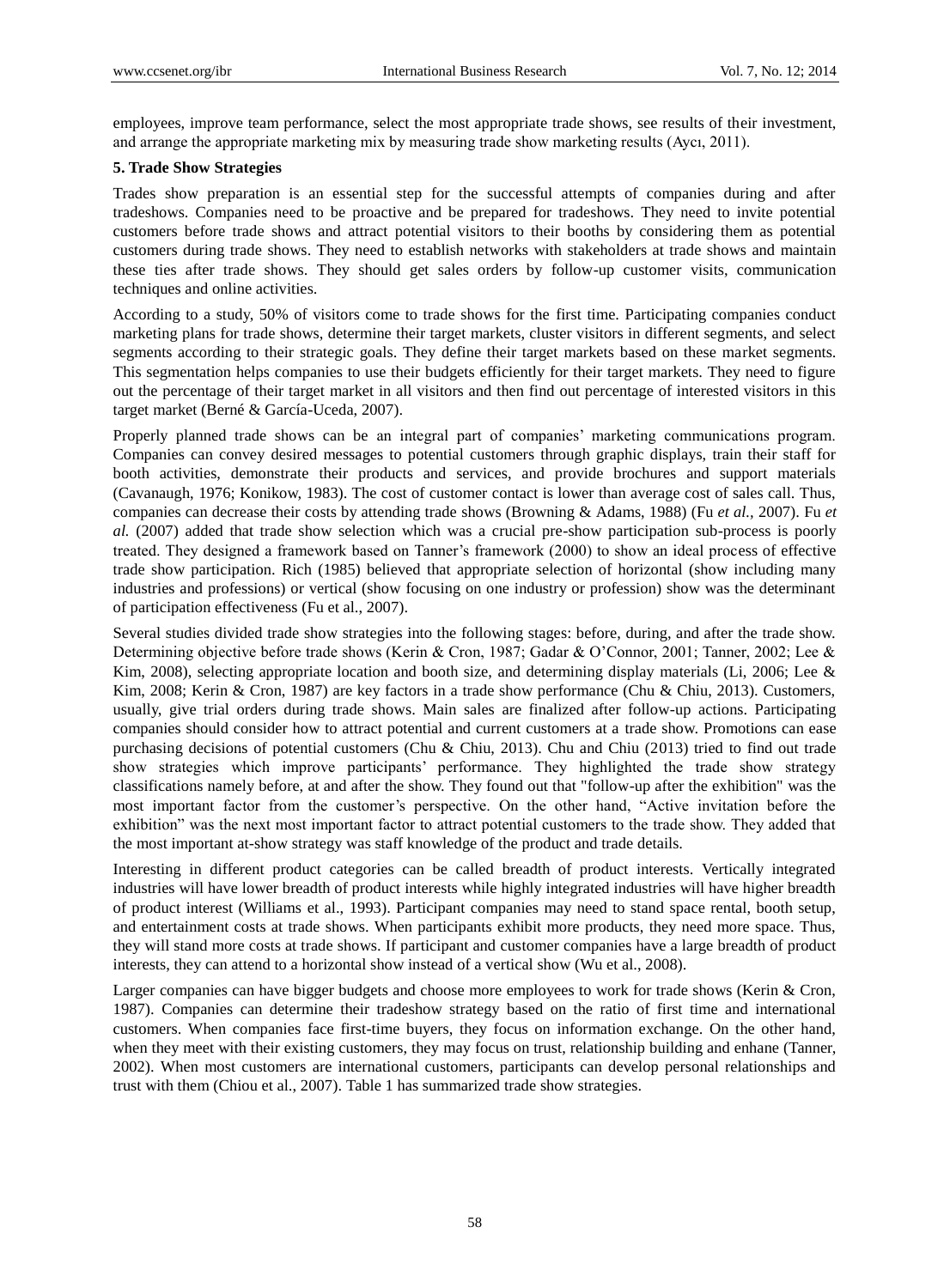| <b>Strategy Objectives</b>                      | Dimension         | <b>Strategies</b>                      |                                              | Reference                        |
|-------------------------------------------------|-------------------|----------------------------------------|----------------------------------------------|----------------------------------|
|                                                 |                   |                                        |                                              |                                  |
| Delivering trade show information               | Pre-show          | Invitations                            | E-mail, telephone, mailing tickets, and      | Rosson<br>Seringhaus<br>and      |
| to potential visitors by sending                | <b>Strategies</b> |                                        | invitation cards                             | $(2001)$ ; Tanner $(2002)$ ; Lee |
| invitations, advertising, and news<br>releases. |                   | Ads, News                              | News releases and advertising                | and Kim $(2008)$                 |
| Strategies<br>for business<br>visitors          |                   | Booth                                  | Location, space, size, design, visibility,   | Gopalakrishna and Lilien         |
| attraction.<br>booth<br>arrangement,            |                   | arrangement                            | accessibility, and the news release          | Seringhaus<br>(1995):<br>and     |
| staff<br>product<br>display,<br>and             |                   |                                        |                                              | Rosson (2001); Li (2007);        |
| reception.                                      | At-show           |                                        |                                              | Lee and Kim $(2008)$             |
|                                                 | Strategies        | Product display                        | Exhibited materials and demonstration        | Kerin and Cron (1987)            |
|                                                 |                   |                                        | activities                                   |                                  |
|                                                 |                   | Staff                                  | attitude, patient<br>listening.<br>Active    | Li (2007)                        |
|                                                 |                   | reception                              | reception, experience, and knowledge         |                                  |
|                                                 |                   |                                        | of the product and technical issues          |                                  |
| for<br>Follow-up<br>after<br>shows              | Post-Show         |                                        | Sending sales letters, catalogs, and samples | Tanner (2002); Su (2004);        |
| establishing<br>relationships<br>with           | Strategies        | Telephone contacts and personal visits |                                              | Lee and Kim $(2008)$             |
| business visitors by sending sales              |                   |                                        |                                              |                                  |
| letters and samples and making                  |                   |                                        |                                              |                                  |
| personal visits.                                |                   |                                        |                                              |                                  |

#### Table 1. Trade show strategies

This table is adapted from Mei-Chin Chu & Sui-Ming Chiu (2013). Effective Marketing Strategies to Attract Business Visitors at Trade Shows. *International Journal of Business and Management, 8*(24), 66-67. ISSN 1833-3850. E-ISSN 1833-8119.

#### **5. Trade Show Performance**

Achieving better trade show performance should be a vital issue for participating companies because they dedicate budgets and time for the trade show. Most of the trade show performance can be observed after trade shows by maintaining and improving contacts with potential customers and all stakeholders.

Trade shows results are giving message, enhancing brand, increasing awareness, sales, and public relations. A booth attractiveness and effective communication with visitors can help companies to succeed at trade shows (Ducate, 2003). A trade show is an important promotion tool for communication which includes information exchange. Companies can determine prices and payment conditions based on information they gathered from customers at trade shows (Neven & Kanitz, 2008) (Aycı, 2011).

Kalafsky and Gress (2014) examined efforts of machine tool manufacturers to minimize the friction of distance of exporting through international trade shows. Individual export destinations, on the role of firm size vis-à-vis firm export intensities and overall export strategies and motivations, were found effective. They (2014) explored (1) companies" use of trade shows as a means to propel their exports, (2) companies" export performances, and (3) the impact of company"s size on trade show dynamics.

Almost 40% of first-time participants do not return to the same show the following year (CEIR, 2008). Not understanding trade show visitors and their goals is the main reason for trade show failure (Gopalakrishna, Roster & Sridhar, 2010). Gopalakrishna and Lilien (1995) explored trade show performance indicators such as number of attracted attendees to the booth and number of effectively generated leads. They found out that impersonal promotional variables (competition, preshow promotion, attention-getting technique, booth size, and cumulative points) were effective to attract more potential customers to a booth, while personal promotional variables (number of booth personnel and training of booth personnel) significantly increased effective leads. Dekimpte et al. (1997) stated that effectiveness of attracting a potential customer was influenced by trade show type, preshow promotion, number of booth personnel, and booth size (Kim *et al.,* 2013).

Trade show performance indicators are sales during a trade show, number of leads, and efficiency of attraction (e.g.: percentage of potential customers attracted to company"s booth) (Teng & Tzeng, 1993; Dekimpe, Francois, Gopalakrishna & Bulte, 1997; Gopalakrishna & Williams, 1992; Gopalakrishna & Lilien, 1995; Kerin & Cron, 1987) (Chu & Chiu, 2013).

Hansen (2004) expanded the trade show performance into the following dimensions: sales-related,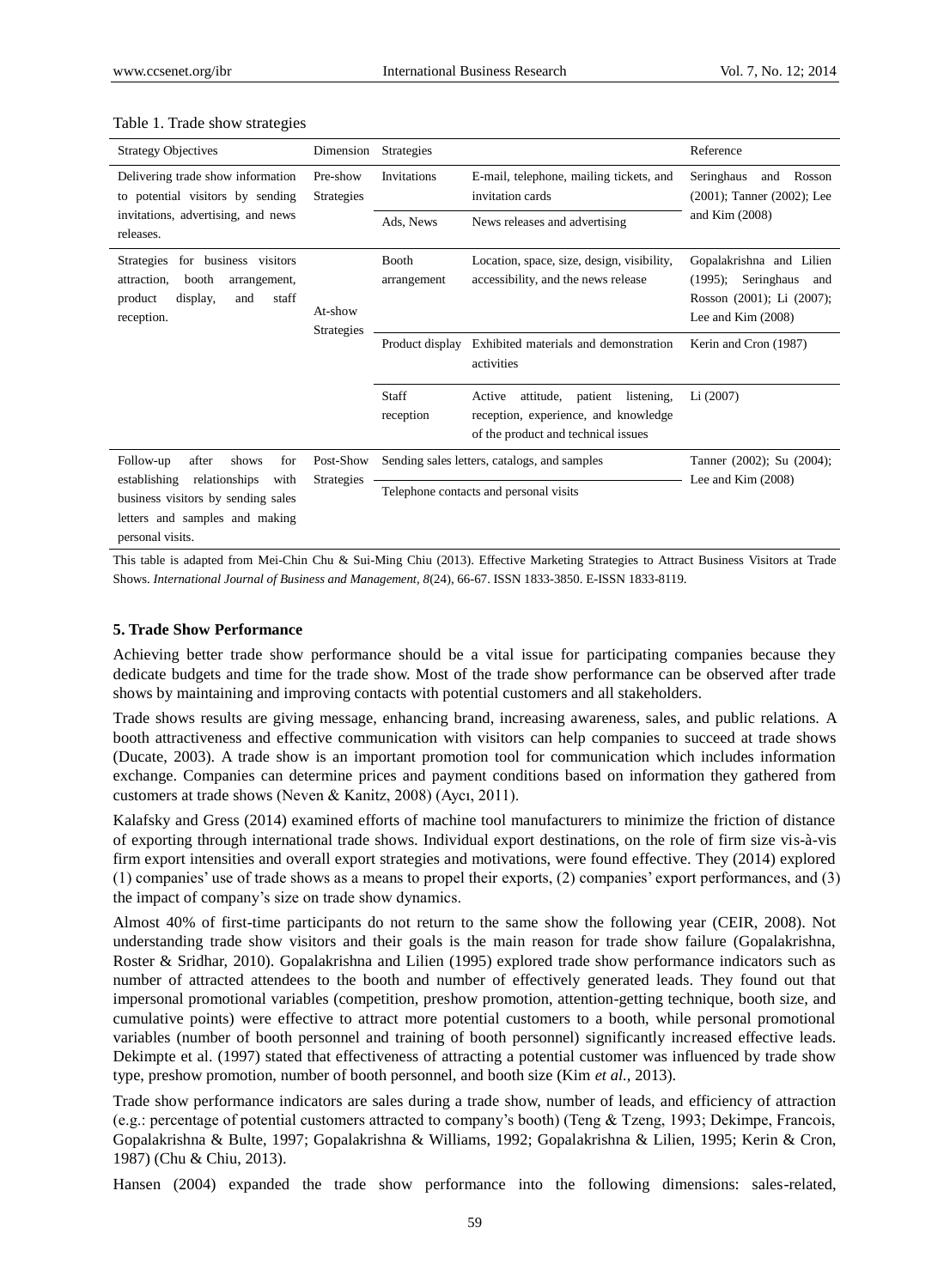relationship-building, image-building, information-gathering, and motivation-boosting. Lee and Kim (2008) proposed the following dimensions sales-related, relationship-improvement, image-building, and information-gathering. Kerin and Cron (1987) showed an empirical evidence about trade show performance dimensions by performing PCA on eight trade show activities. The selling dimension is comprised of marketing activities related to introducing new products, on site sales and new product testing. The non-selling dimension includes activities including identifying new prospects, servicing customers, enhancing corporate image, and gathering competitive information. Bonoma (1983) distinguished between selling and non-selling performance expectations. The selling performance expectations consist of customer assurance, new market development, access to key decision makers, product information dissemination, on site sales and customer servicing. The non-selling performance expectations consist of maintaining company image, competitive intelligence, market information gathering, boosting employee morale, and testing new products. Shoham (1992) classified trade show performance expectations as selling and non-selling. The selling performance expectations are activities related to existing customers, new customers, and both. The non-selling performance expectations are activities related to intelligence-gathering, enhancing morale, enhancing image, generating new product ideas, managing relationship with suppliers, and forming strategic alliances. Shipley et al. (1993) classified participants" performance expectations as short term sales expectations (taking sales orders), long term sales expectations (meeting new customers, promoting existing products, and launching new products), and non-selling performance expectations (enhancing company image, getting competitor intelligence, and market research). Tanner (2002) distinguishes promotional and selling performance expectations (Tafesse & Korneliussen, 2011).

Fu et al. (2007) tried to measure Chinese SMEs effectiveness in international trade shows. They found out participants were negligent of non-selling objectives and non-selling indices to evaluate their performance. Gopalakrishna et al. (1995) showed the trade show"s effects on for a manufacturer of gas chromatographic equipment manufacturer. Gopalakrishina and Lilien (1995) suggested that trade show performance for industrial products could be measured by booth attraction, contact, and conversion efficiency. Pre-show and post-show efforts are important to make a well-designed exhibit pay off (Bellizzi & Lipps, 1984) Kerin and Cron (1987) identified 13 variables in three categories that affected trade show performance. Hansen (2002) created a 16-item instrument to assess perceptions of participants of their trade show performance. Exhibit Surveys, Inc. developed three sets of indicators namely Audience Quality, Audience Activity, and Exhibit Performance to measure trade show performance. These indicators are still used. E.g.: Audience Quality is measured with Total Buying Plans, Net Buying Influences, and Audience Interest Factor (Cox, Sequeira & Bock, 1987). These metrics that can measure audience quality of trade shows enhance performance of the participants. Bello (1989) conducted a study to assess the impediments to exporting at US trade shows. He examined problems US companies encountered while they are selling to foreign customers (Fu et al., 2007).

Kim et al. (2013) investigated factors that influenced postshow behavior (e.g.: satisfaction and purchase intention) of tradeshow attendees from tradeshows held in eight Asian-Pacific countries. They also examined how these influences differed by attendees' show-attending objectives. They identified the following determinants of attendees' postshow behaviors: (a) booth design/location, (b) booth staff, (c) product promotion, (d) product presentation/demonstration, and (e) product. They concluded that there was heterogeneity in factors that influence attendees' postshow behavior based on their objectives for attending shows.

According to Chiou et al. (2007) when participants give importance to providing information, building trust, and relationship with their potential customers, they can have higher performance at trade shows. Higher number of participants can attract a higher number of visitors to the trade shows they (2007) tried to figure out effects of product innovativeness and trade show strategies on trade show performance. They conducted the research in IT companies in Taiwan. They figured out that the communication of information and strategies to develop relationships toward visitors affected perceived trade show performance. They have added that product innovativeness had a direct effect on perceived trade show performance.

Li and Shrestha (2013) examined the impact of international trade show participation on China"s exports. They found out that international trade show participation caused incremental changes in exports. They developed a model and investigated whether international trade show participation was an important factor to increase the country"s exports. They concluded that international trade show participation was one of the important factors which increase China's export to the World.

Tafesse and Korneliussen (2011) investigated dimensions of trade show performance in an emerging market context. They found out that trade show performance was multidimensional in an emerging market context. They suggested that trade show participants in emerging markets tend to utilize trade shows differently from their industrialized market counterparts.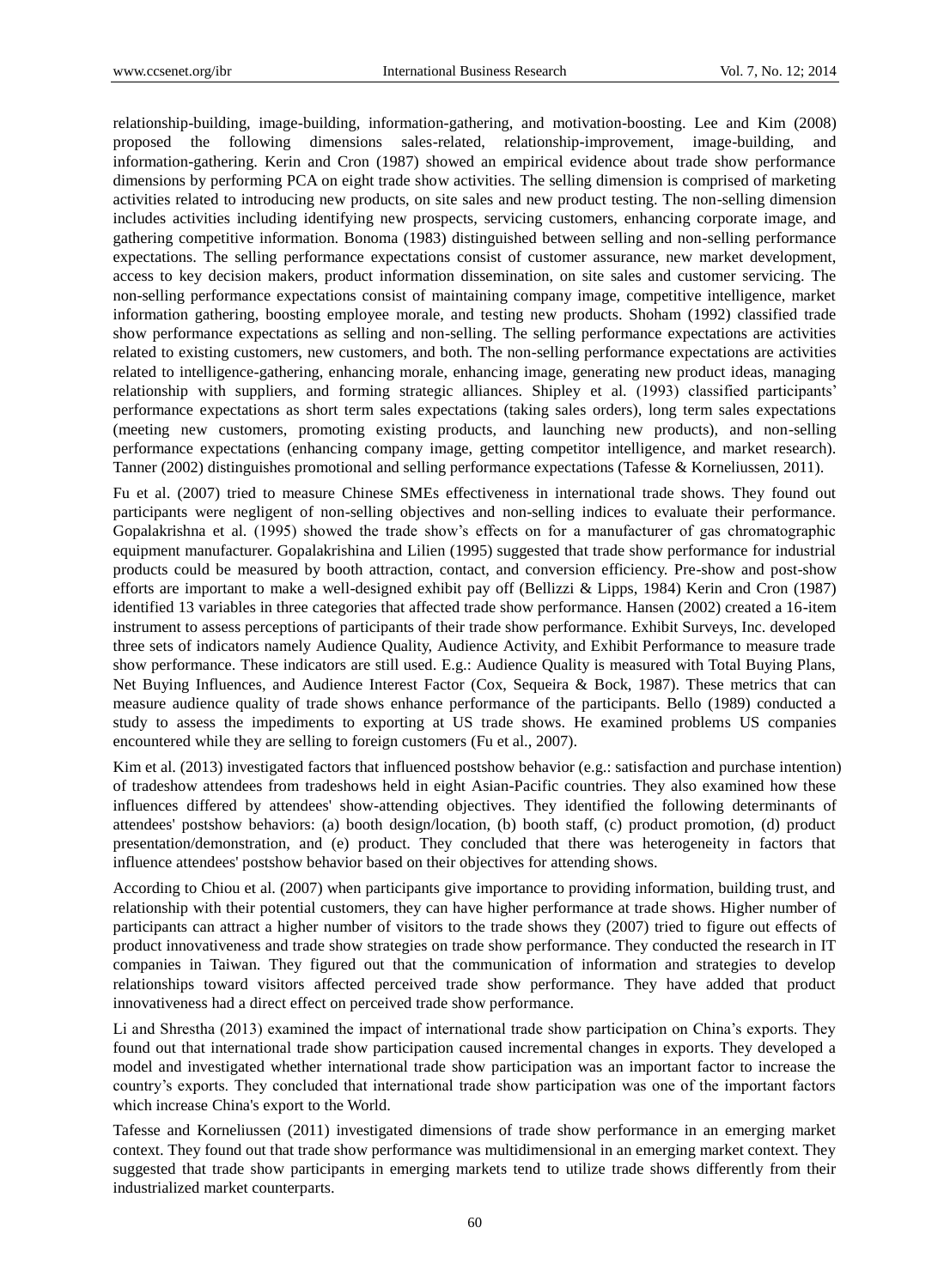## **6. Methodology**

The purpose of this study is to explore the pre-show activities of Turkish companies which participated in the  $2<sup>nd</sup>$ Turkish Products Trade Show in Algeria and effects of this trade show on expansion activities of these participating companies in Algeria. The data collection method is a questionnaire that was filled out by the owners of participating companies during the trade show. The author conducted a study to 134 companies that participated in this trade show to explore activities they have done before participation and contributions of this trade show to their expansion. The data collection time was limited and owners of companies were busy with the exhibition activities. Thus, 82 companies filled out the questionnnaire. 61% of the questionnaires were answered. Exploratory research method was used in this study. Frequency distribution analyses and crosstab analyses were applied to the data.

# **7. The Findings**

The findings of the study is as follows:

Table 2. Sectors of participated companies

|                          | n              | $\%$           |
|--------------------------|----------------|----------------|
| Food                     | 15             | 18             |
| Machinery                | 15             | 18             |
| Textile                  | 12             | 15             |
| Plastic                  | 12             | 15             |
| Chemistry                | 8              | 10             |
| <b>Hygienic Products</b> | $\overline{4}$ | 5              |
| Gifts                    | 3              | $\overline{4}$ |
| Cosmetic                 | 3              | $\overline{4}$ |
| Construction             | 3              | $\overline{4}$ |
| Automotive               | $\overline{c}$ | 2              |
| Decoration               | 1              | 1              |
| Packaging                | 1              | 1              |
| Furniture                | 1              | 1              |
| Utensils                 | 1              | $\mathbf{1}$   |
| Mining                   | $\mathbf{1}$   | $\mathbf{1}$   |
| Total                    | 82             | 100            |

According to Table 2, 18% of participated companies are in the food, 18% of them are in machinery, %15 of them are in textile and %15 of them are in plastic sectors.

Table 3. Markets in which participated companies have operations (companies chose more than one answer)

|                         | n  |
|-------------------------|----|
| <b>Middle East</b>      | 70 |
| Africa                  | 57 |
| European Union          | 54 |
| <b>Turkic Republics</b> | 46 |
| South America           | 19 |
| Russia                  | 4  |
| USA                     | 4  |
| <b>Far East</b>         | 3  |

Table 3 shows that Middle East and Africa attracted participated companies more than other markets.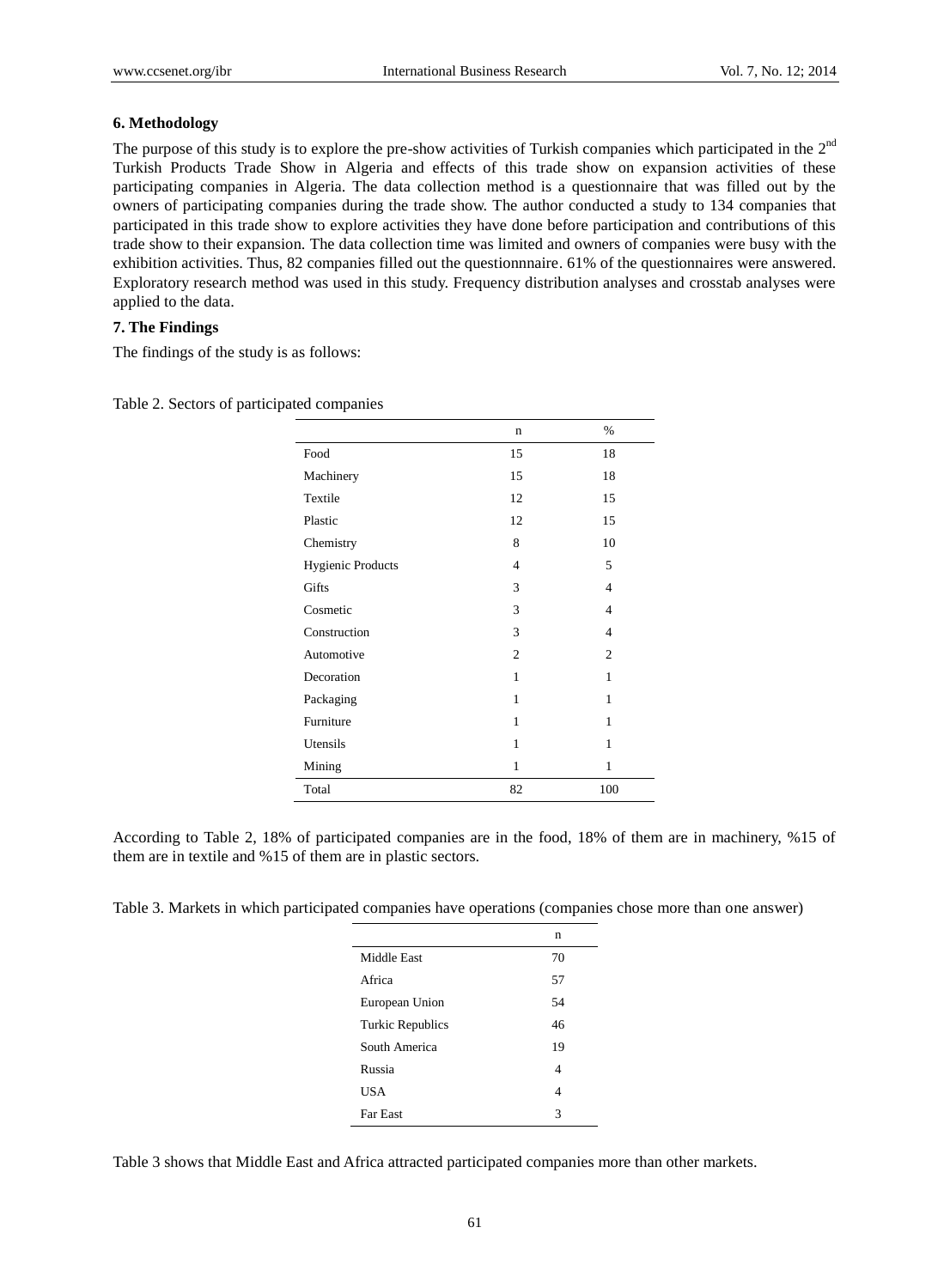## Table 4. The company's market expansion method

|                           | n  | $\%$ |
|---------------------------|----|------|
| Export                    | 81 | 98   |
| Foreign Direct Investment |    |      |
| Total                     | 82 | 100  |

According to Table 4, 98% of companies prefer exporting whereas %2 of them had Foreign Direct Investment.

Table 5. Organizations that companies used their ıncentives (companies chose more than one answer)

|                                       | n  |
|---------------------------------------|----|
| Ministry of Economy                   | 21 |
| KOSGEB (SME Development Organization) | 19 |
| Istanbul Chamber of Commerce (ICC)    | 18 |
| IGEME (Export Development Center)     | 5  |
| <b>Exporters' Association</b>         |    |
| Other                                 | 18 |

Table 5 shows that incentives of Ministry of Economy, KOSGEB, and ICC were used more than other organizations.

Table 6. Preparation activity of the company to the tradeshow (companies chose more than one answer)

|                                      | n  |
|--------------------------------------|----|
| <b>Brochure and Catalog Printing</b> | 55 |
| <b>Booth Preparation</b>             | 43 |
| <b>Additional Employee Hiring</b>    | 23 |
| Promotion Provision                  | 15 |

According to Table 6, 67% of companies printed brochures and catalogs whereas 52% of them prepared stands for the tradeshow.

Table 7. Plans and targets for the tradeshow

|                                        |                | $\mathbf n$ | %  |
|----------------------------------------|----------------|-------------|----|
| Was the Strategic Tradeshow Plan Made? | Yes            | 68          | 83 |
|                                        | N <sub>o</sub> | 14          | 17 |
| Was the Tradeshow Budget Prepared?     | Yes            | 66          | 81 |
|                                        | N <sub>0</sub> | 16          | 19 |
| Was the Budget Target Achieved?        | Yes            | 66          | 81 |
|                                        | N <sub>o</sub> | 16          | 19 |
| Was the Cost-Benefit Analysis Made?    | Yes            | 65          | 79 |
|                                        | N <sub>0</sub> | 17          | 21 |

Table 7 shows that 68% of companies made the strategic tradeshow plan, 66% of them prepared the tradeshow budget, 66% of them achieved the budget target and 65% of them made the cost-benefit analysis.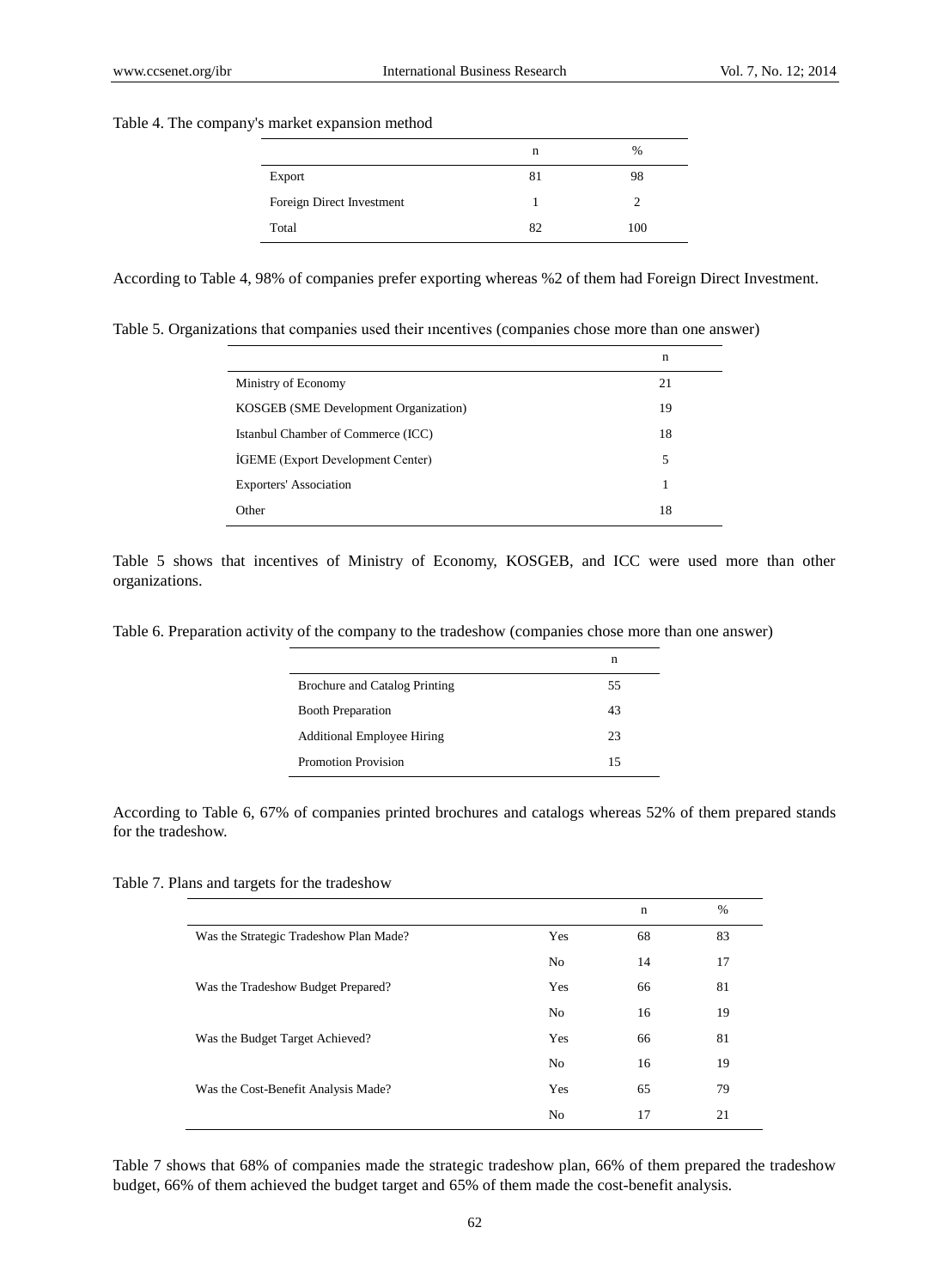## Table 8. Contribution of tradeshow to the company

|                                         |                            | n  | $\%$ |
|-----------------------------------------|----------------------------|----|------|
| <b>Increasing Orders</b>                | Agree                      | 32 | 39   |
|                                         | Neither Agree nor Disagree | 22 | 27   |
|                                         | Disagree                   | 28 | 34   |
| <b>Increasing Customers</b>             | Agree                      | 38 | 46   |
|                                         | Neither Agree nor Disagree | 17 | 21   |
|                                         | Disagree                   | 27 | 33   |
| <b>Increasing Sales</b>                 | Agree                      | 33 | 40   |
|                                         | Neither Agree nor Disagree | 19 | 23   |
|                                         | Disagree                   | 30 | 37   |
| Increasing Production                   | Agree                      | 21 | 26   |
|                                         | Neither Agree nor Disagree | 20 | 24   |
|                                         | Disagree                   | 41 | 50   |
| <b>Increasing Profits</b>               | Agree                      | 18 | 22   |
|                                         | Neither Agree nor Disagree | 28 | 34   |
|                                         | Disagree                   | 36 | 44   |
| <b>Finding Partners</b>                 | Agree                      | 32 | 39   |
|                                         | Neither Agree nor Disagree | 16 | 20   |
|                                         | Disagree                   | 34 | 41   |
| <b>Finding Suppliers</b>                | Agree                      | 40 | 49   |
|                                         | Neither Agree nor Disagree | 17 | 21   |
|                                         | Disagree                   | 25 | 30   |
| Developing Network in Algeria           | Agree                      | 41 | 50   |
|                                         | Neither Agree nor Disagree | 12 | 15   |
|                                         | Disagree                   | 29 | 35   |
| Creating and/or Improving Image         | Agree                      | 39 | 48   |
|                                         | Neither Agree nor Disagree | 15 | 18   |
|                                         | Disagree                   | 28 | 34   |
| Gathering Information About Competitors | Agree                      | 37 | 45   |
|                                         | Neither Agree nor Disagree | 14 | 17   |
|                                         | Disagree                   | 31 | 38   |
| Having Competitive Advantages           | Agree                      | 27 | 33   |
|                                         | Neither Agree nor Disagree | 23 | 28   |
|                                         | Disagree                   | 32 | 39   |

According to Table 8, 50% of companies believe that the tradeshow helped to develop network in Algeria, 49 % of them believe that it helped to find suppliers, 48 % of them believed that it helped to create and/or improve image, 46 % of them believed that it helped to increase customers and 45% of them believed that it helped to gather information about competitors.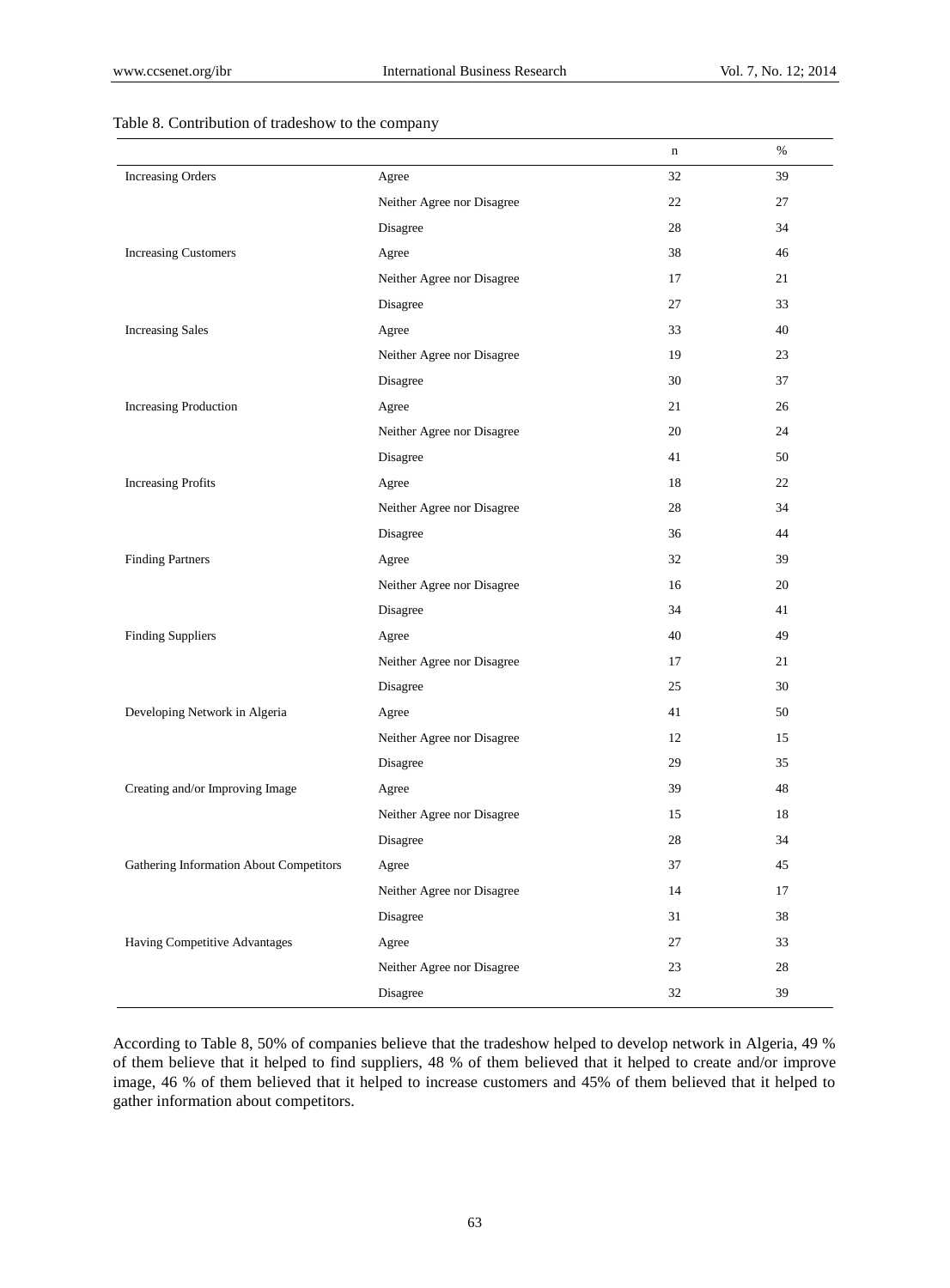## Table 9. Assessment of the tradeshow

|                                     | n              | $\frac{0}{0}$  |
|-------------------------------------|----------------|----------------|
| Very Unsuccessful                   | $\overline{2}$ | $\overline{c}$ |
| Unsuccessful                        | 3              | $\overline{4}$ |
| Neither Successful nor Unsuccessful | 30             | 37             |
| Successful                          | 41             | 50             |
| Very Successful                     | 6              | 7              |
| Total                               | 82             | 100            |

Table 9 shows that 50% of the companies assessed the tradeshow as successful whereas 7% of them assessed it as very successful.

Table 10. Crosstabulation was the tradeshow budget prepared? \* Was the budget target achieved?

|                                    |     |     | Was the Budget Target Achieved? |    |
|------------------------------------|-----|-----|---------------------------------|----|
|                                    |     | Yes | N <sub>0</sub>                  |    |
| Was the Tradeshow Budget Prepared? | Yes | 64  |                                 | 66 |
|                                    | No  |     | 14                              | 16 |
| Total                              |     | 66  | 16                              | 82 |

According to Table 10, 64 companies prepared tradeshow budget before the trade show and achieved their budgets.

Table 11. Crosstabulation was the strategic tradeshow plan made? \* Assessment of the tradeshow

| Assessment of the Tradeshow |     | Assessment of the Tradeshow |              |                                        |            |                    |    |
|-----------------------------|-----|-----------------------------|--------------|----------------------------------------|------------|--------------------|----|
|                             |     | Very<br>Unsuccessful        | Unsuccessful | Neither Successful<br>nor Unsuccessful | Successful | Very<br>Successful |    |
| Was<br>Strategic<br>the     | Yes |                             |              | 27                                     | 33         |                    | 68 |
| Tradeshow Plan Made?        | No  | $\theta$                    |              |                                        |            |                    | 14 |
| Total                       |     |                             |              | 30                                     | 41         |                    | 82 |

Table 11 shows that 36 companies prepared strategic tradeshow plan and assessed the tradeshow as successful and very successful.

Table 12. Crosstabulation was the cost-benefit analysis made? \* Assessment of the tradeshow

|                      |                | Assessment of the Tradeshow |              |                                        |            |                    | Total |
|----------------------|----------------|-----------------------------|--------------|----------------------------------------|------------|--------------------|-------|
|                      |                | Very<br>Unsuccessful        | Unsuccessful | Neither Successful<br>nor Unsuccessful | Successful | Very<br>Successful |       |
| Was the Cost-Benefit | Yes            |                             |              | 22                                     | 36         |                    | 65    |
| Analysis Made?       | N <sub>o</sub> | $^{(1)}$                    | $\left($     | 8                                      |            | 4                  |       |
| Total                |                |                             |              | 30                                     | 41         | O                  | 82    |

According to Table 12, 38 companies made cost-benefit analysis about the tradeshow and assessed the tradeshow as successful and very successful.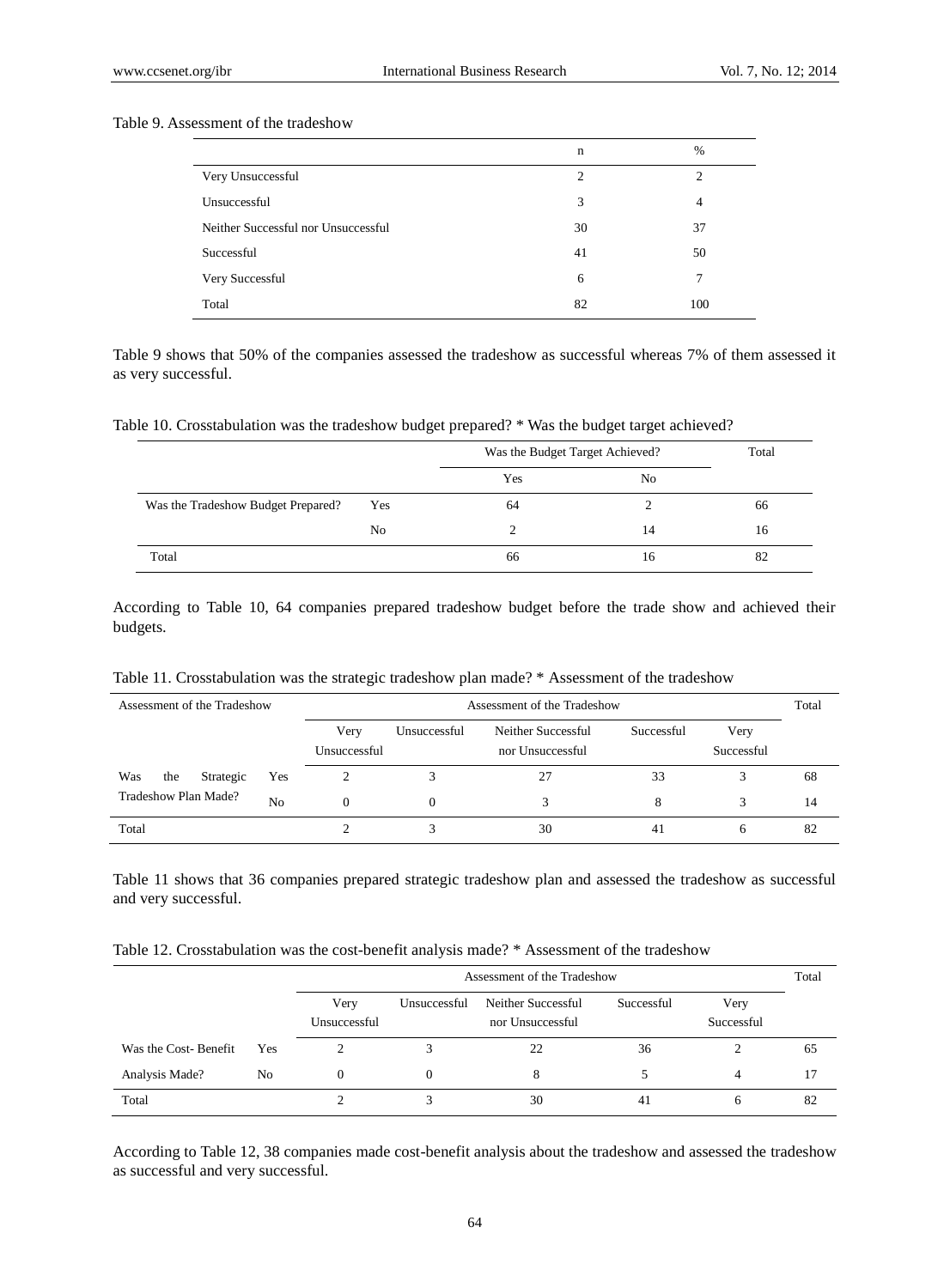According to the findings, Africa is a major market for Turkish companies. Participating companies prefer exporting to expand abroad. Many Turkish companies got the advantage of incentives to participate in this trade show. Most of the companies made strategic tradeshow plans and prepared tradeshow budgets before their participation. They focused on brochure and catalog printing and booth preparation as preparation activities. Most of the participants achieved their budget target and made the cost-benefit analysis. Developing network in Algeria, finding suppliers, creating and improving image, increasing customers, and gathering information about competitors were considered as main benefits of this trade show. More than half of the participants believed that the trade show was successful and very successful. Most of the companies prepared tradeshow budget before the trade show and achieved their budgets. However, less than half of the participants prepared strategic tradeshow plan and assessed the tradeshow as successful and very successful; and made cost-benefit analysis about the tradeshow and assessed the tradeshow as successful and very successful.

#### **8. Conclusions**

Nowadays, more companies aim to gain competitive advantages to expanding into foreign markets. Trade shows are important tools for global expansion. Companies can learn and explore different markets in couple days. Chambers organize trade shows to facilitate their members" global expansion. Governments and chambers provide incentives to encourage companies to expand abroad. Participating in trade show requires planning, dedication, and long term commitment. It is not one-time activity; it has to be consistent and requires additional follow-up activities. Trade shows last couple days but offer opportunities to explore industries, innovations, competitors, potential customers, partners, and suppliers. Companies can establish networks with customers to reach steady sales in the future. They can determine their strengths and weaknesses and be ready for opportunities and threats of the environment. They can also determine their missions, visions, and strategic plans based on industrial and competitive facts. They should have trade show strategies and plans, and choose the most appropriate trade shows to succeed. They should start to prepare before couple months. They need to decide their booths, staffs, products, services, promotional materials, and activities which will be used at the trade shows. They need to target potential customers before trade shows by searching web, getting lists from chambers and trade consulates, and sending an invitation to them. They need to exhibit their products well, give extensive information about their products and payment terms to fulfill the needs of potential customers and receive sales orders. Companies also need to do follow-up activities after trade shows. They need to maintain their networks with new and potential customers and all stakeholders by visits, phone calls, e-mail, and internet.

Furthermore, the findings indicate that, participants have not received high sales orders at this trade show. Some of the companies were not prepared well. Hopefully, if participants are prepared well, they may have higher trade show performances in the next trade shows. This trade show was organized for the second time. Algeria is a new market for Turkish companies. It may take time to establish customer contacts and reach high sales volumes and values. On the other hand, participating in this trade show was a big step to explore a new market for export, foreign direct investment, and partnership opportunities. Participants also found a chance to explore activities and products of their competitors. They could observe attitudes and reactions of customers to their products and competitors" products. Thus, it was a big chance for companies to gain and improve competitive advantages. However, it was a major effort for ICC to encourage their members to explore a new market and establish strong ties with stakeholders. ICC organizes tradeshows every year in different countries to encourage international expansion of Turkish companies. It is proud of the success of Turkish companies in foreign markets. It was also beneficial for participants to use incentives of the government and ICC. This study is unique with its focus on Algeria the  $2<sup>nd</sup>$  Turkish Products Trade Show. A follow-up study can be conducted at Algeria the  $3<sup>rd</sup>$ Turkish Products Trade Show to compare the results. This study is the first study which focuses on Turkish Products Trade Shows in Algeria. It is believed that it is showing the preparation activities of Turkish companies before trade shows and highlights the major benefits of trade shows on companies global expansion strategies. Follow up studies can be conducted to see the changes of pre-show activities and trade show performances of Turkish companies. The findings of this study are expected to be used by both academicians who will conduct researches about global expansion of companies and companies which expand globally.

#### **References**

- Aycı, A. (2011). Pazarlama karması açısından yurtdışı fuarlar: Kosgeb yurtdışı fuar desteklerinden faydalanan kobi"lere yönelik bir araştırma. *Gazi Üniversitesi İktisadi ve İdari Bilimler Fakültesi Dergisi, 13*(3), 159–182.
- Bathelt, H., & Schuldt, N. (2008). Between luminaires and meat grinders: International trade fairs as temporary clusters. *Regional Studies, 42*(6), 853–868. http://dx.doi.org/10.1080/00343400701543298